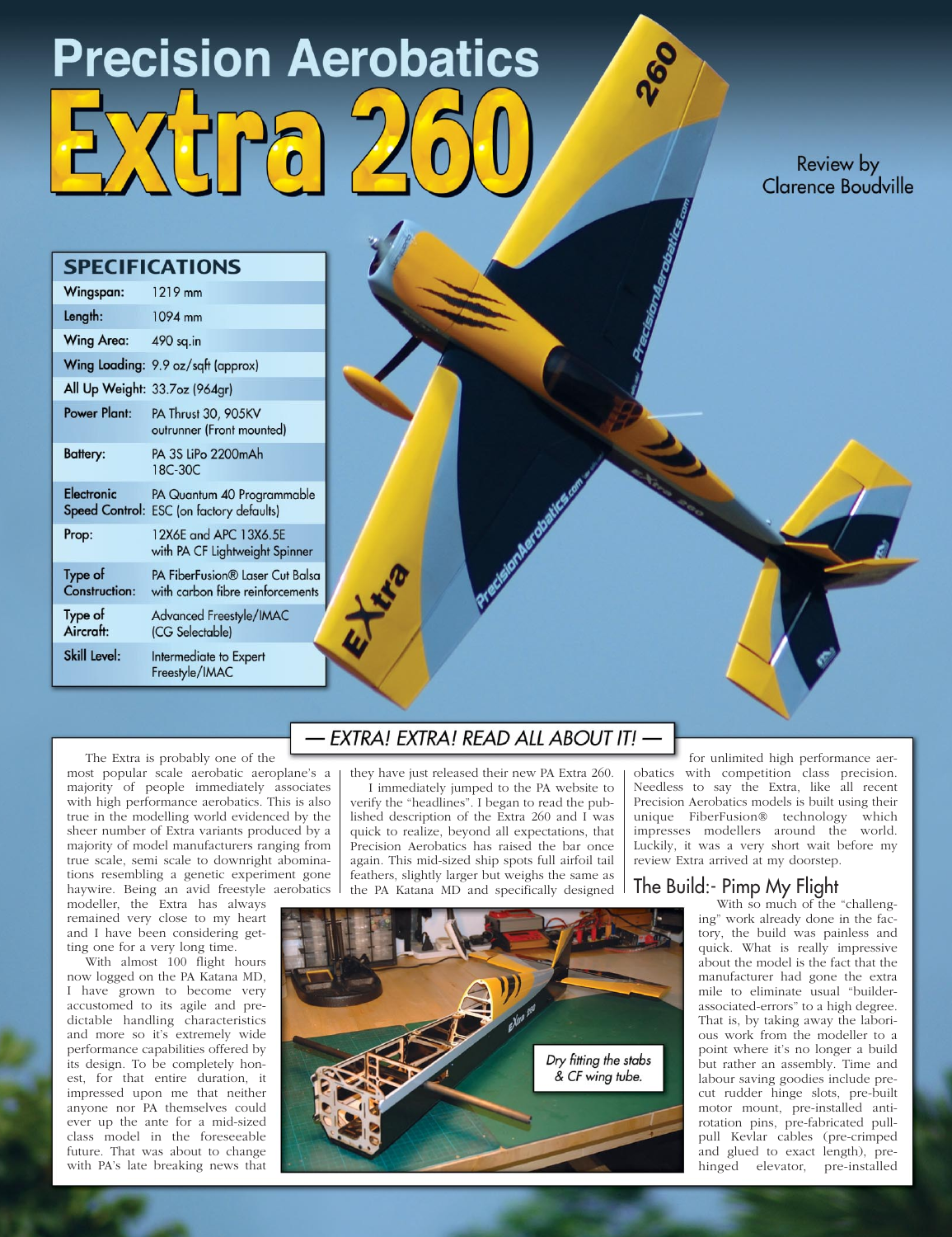

ailerons, pre-built canopy, pre-assembled vertical stab and pre-cut and painted cowl. So much work has already been done for the modeller that even novices reading the instruction manual could virtually build a respectable model right off the bat without much aggravation.

I spent a good part of the first evening digesting the 20 page pictorial installation manual which I found to be clear and comprehensive. The manual had a section showing a comprehensive list of replacement parts available for the Extra to helps address the occasional mishaps (or rather, the eventual in my case) along with a brief catalogue on optional accessories and other available PA aircraft. I had spent the remaining part of the evening ogling at what optional "blings" to really pimp my flight out. Now that's my kind of centrefold!

The assembly process kicked off by ironing down the covering to remove wrinkles, sealing areas where cut-outs were to be made and to correct any possible twist or warps mentioned in the instruction manual. Once completed, the necessary openings were made with a sharp Xacto blade. The undercut covering was then folded back and resealed to prevent future peeling. A cut-out was then made at the rear of the fuselage to allow the horizontal stab to slip in. The off-cut was retained aside for reassembly and did not require the use of the supplied balsa block saving more time.

To pave the way for dry fitting, the horizontal stab was slipped in all the way and checked for fit. No glue was added at this time. The horizontal stab self-aligned and the fit was perfect and did not require any unnecessary sanding. To set up for alignment checks, the carbon fibre landing gear and wheels were next installed to act as a sturdy work base. With the landing gear

securely bolted in, alignment checks were done and then reconfirmed with the wing installed. It was spot on and was time to commit to glue. Speak now or it will forever be in one piece! PVA (carpenter's glue) was used to secure the horizontal stab to the fuselage and left overnight to cure. The cutout at the rear of the fuselage was then resealed. While waiting for the glue to cure, the motor mount was prepped next. All glue joints including the side frames and the rear surface of the front motor mount plate had a through go over with PVA and placed aside to cure over night.

Next came prepping the rudder, requiring the assembly of the tail wheel and the CF pull-pull horns. As I plan to fly the Extra 260 on relatively rough flying fields on a regular basis, I opted to deviate slightly from the instruction manual for the tail wheel assembly in order to add more robustness. This is done by gouging out a narrow slot at the bottom of the rudder allowing the tail wheel wire to sit flush inside. It was then carefully flooded with a bead of 30 minute epoxy, with the excess quickly wiped off with a rag soaked in methylated spirits to preserve the lustre of the covering.

While waiting for the glued on parts on the airframe to fully set, the soldering stage commenced with the preparation of the electronics. As opposed to using regular off the shelf prefabricated extension cables, I opted to use solder on light weight servo extension cables and crimp JR connectors to save weight. This was done for both the aileron and elevator servos where the stock servo cables were clipped off and directly joined with lightweight servo extension cables pre-cut to the exact length.

Although FM/PPM receivers could be used, I opted to use a PCM receiver to hedge against the likelihood of radio interference problems prevalent at my regular flying field. The whip antenna cable of the JR R77S RX was trimmed down to the required length and soldered to the lead cable of the Deans base loaded antenna. Deans Ultra connectors were then soldered to the PA Quantum 40 ESC and PA 2200mAh Lipo packs thereby concluding the soldering stage. To attain the best possible throw geometry, I opted to use the recommended optional CF Servo extension arms made for the HiTec HS65 on both the aileron and elevator servos while the rudder servo is fitted with the CF rudder servo arm extension already supplied in the kit.

Once the glue parts cured overnight, work on the fuselage resumed with the installation of the

| <b>THE INITIAL SETUP RATES</b> |                                                |                                                   |                                                           |
|--------------------------------|------------------------------------------------|---------------------------------------------------|-----------------------------------------------------------|
| <b>Control Surface</b>         | Rate 1 (Low)                                   | Rate 2 (High)                                     | Rate 3                                                    |
| Aileron                        | Dual Rate %<br><b>Expo 30%</b><br>Throw 25deg  | Dual Rate 100%<br>Expo $30%$<br>Throw 45deg       | Dual Rate 100%<br>Expo 0%<br>Throw 45deg                  |
| Elevator                       | Dual Rate %<br>$Expo$ 30%<br>Throw 25deg       | Dual Rate 100%<br>$Expo$ 30%<br>Throw 45deg       | Dual Rate 100%<br>Expo 0%<br>Throw 45deg                  |
| Rudder                         | Dual Rate %<br>$Expo$ 30%<br>Throw full travel | Dual Rate 100%<br>$Expo$ 30%<br>Throw full travel | Dual Rate 100%<br>Expo <sub>0%</sub><br>Throw full travel |
| Mixing                         |                                                | None                                              |                                                           |
| Airframe CG @ maiden           |                                                | 98mm (3D/ Freestyle)                              |                                                           |

**Smooth and well balanced** 



airfoil rudder that only needs little work on the CA hinges and then having the gap sealed with the supplied coloured covering. As the supplied black covering ran the entire length of the rudder, it overlapped a bit of the grey trim scheme, so in order to preserve the overall scheme, I opted to trim that section of the black covering back to match the grey and substituted that portion with clear cellophane tape. This helps maintain the gap seal and preserves the original look of the grey trim. The servo bays were then elongated a little by filing to accommodate the slightly longer HS65HB servos. The pre-fabricated Kevlar pull-pull cables were then threaded through the fuselage and connected to the CF rudder horn and the CF rudder servo horn and EZ connectors assembled. As per the instructions, the pull-pull cables were then cross and terminated to the EZ connectors on the supplied rudder servo CF arm. Minor adjustments were made to attain the correct tension and centring.

With the elevator taped in neutral position and the elevator servo was installed and the arm centred. The CF control rod was then assembled as per the manual. The installation of the motor mount involves the use of PVA glue and inserting the 3 supplied CF rods. These rods when properly inserted, not only provides structural integrity but also ensures precise thrust angle, therefore care must be taken to check for the

gap free and flushed seating of the mount. In anticipation that the Extra 260 will eventually be flown very hard and without question be put in harm's way, I opted to use canopy glue to install the moulded air scoops that allows easy removal for future motor mount replacements when I need them.

Installation of the Thrust 30 motor merely involves bolting the Thrust 30 to the mount and connecting up the Quantum 40 ESC. I had the ESC temporarily plugged to the receiver and powered up to make a quick motor rotation check. With motor rotation confirmed, the receiver was then installed along with a pair of 4" servo extension cables connected to the aileron channel for easy wing removal during storage. A